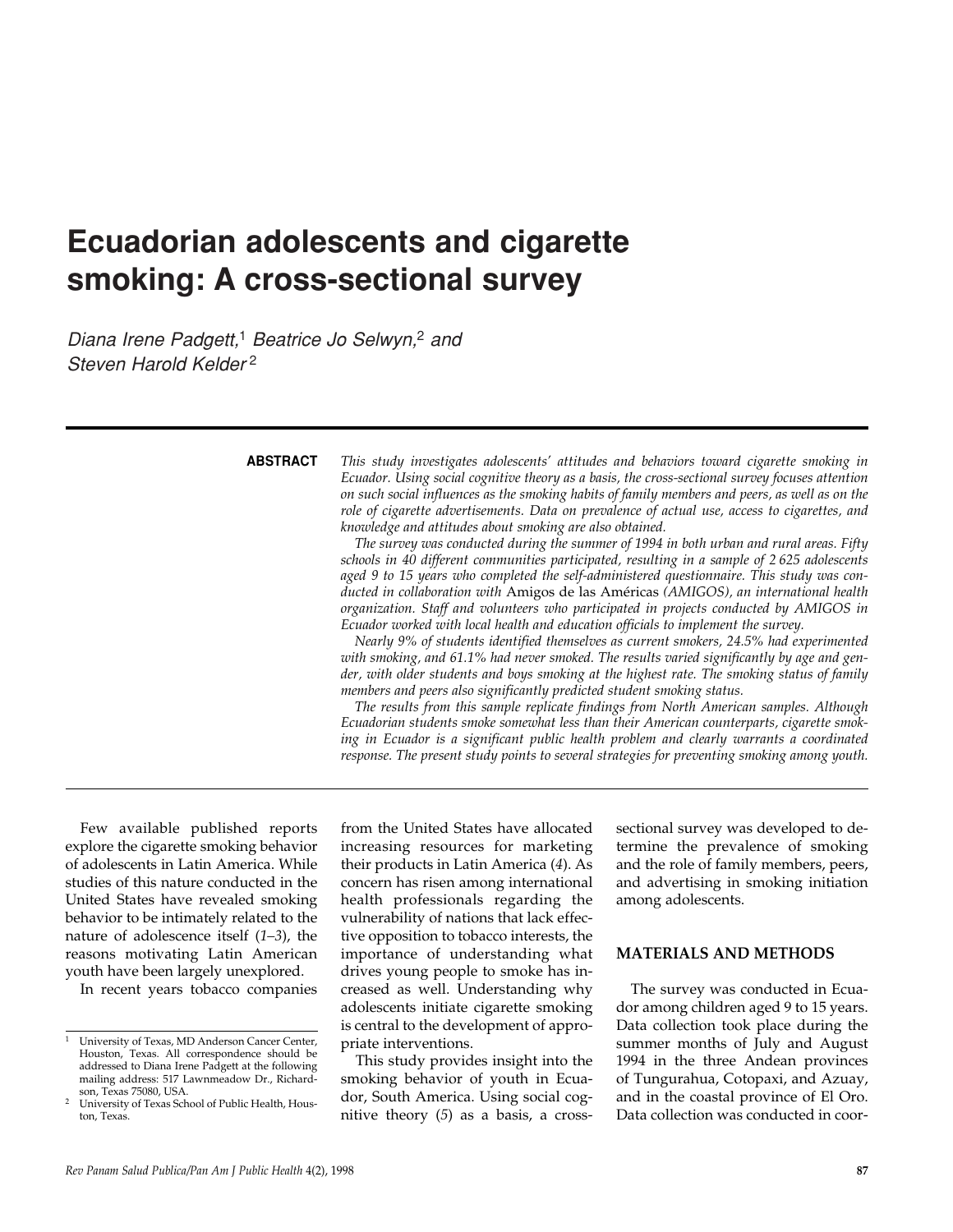dination with *Amigos de las Américas* (AMIGOS), an international voluntary organization.

Letters of support were obtained from the national and provincial level Directors of Health Education of the Ministry of Education and distributed to schools and other involved participants. In January, AMIGOS staff from Ecuador met in Houston for training. During this time, the staff received preliminary instruction on how to conduct the survey. A follow-up workshop in April provided further training.

#### **Sample selection**

The study population consisted of school children attending classes in selected schools in the communities where AMIGOS volunteers and staff were living and working. Fifty schools in 40 different communities participated in the survey. The communities were selected based on two criteria established by AMIGOS and their incountry sponsoring agencies: 1) public health need and 2) safety of AMIGOS staff and volunteers.

Many of the smaller communities had only one primary school, a fact facilitating the selection of participants. However, larger communities and provincial capitals often had several schools with both primary and secondary grades. In these cases, schools were chosen by the AMIGOS Project Director or by a Ministry of Education official. Selection depended on cooperation of the school officials and accessibility of the students. The majority of participating schools were public. In all cases, classes were chosen based on student availability.

## **Questionnaire development**

The social cognitive theory (*5*) provided the framework for questionnaire development around the central constructs of family and peer influences. A tobacco-advertising component was added, as well as general questions regarding cigarette use and knowledge of health consequences. Question

formats and sample items came from a review of existing questionnaires from state-sponsored research in California and Texas, national efforts by the Centers for Disease Control and Prevention, and questionnaires developed and administered abroad in Ecuador, Peru, and Mexico. Other questions were developed specifically for the current study. The questionnaire was designed to be self-administered.

The initial Spanish-language version of the questionnaire was pretested with adolescent school children ranging in age from 8 to 17 years. Changes were made based on the children's input, and the revised version was reviewed by several members of Ecuador's Interinstitutional Anti-Smoking Committee. The final version of the questionnaire took approximately 30 minutes to complete.

## **Data collection**

Schools, classrooms, and education officials were uniformly accessible and cooperative. Students enrolled and attending primary and secondary schools completed the supervised questionnaire in class. Adolescents not attending school the day of data collection were not, however, included in the survey. Students in participating schools could refuse to participate and turn in to the AMIGOS staff member a blank questionnaire. This occurrence was rare, with fewer than 20 blank questionnaires returned.

The analysis followed several steps for quality control and accurate data entry:

1) Each questionnaire was manually reviewed before data entry for the above-mentioned problems; 2) Approximately 15% of the questionnaires were selected and verified against data file to assure accurate data entry; 3) Frequencies were run and checked against coding instructions to identify possible miscodes; 4) Cross-tabulations were run on related variables to check for consistent and logical coding.

Data from the 2 457 usable questionnaires were entered into the computer and analyzed using the statistical program Epi Info 6 (*6*). Stratified analysis was conducted based on cross-tabulations. Risk ratios and 95% confidence intervals were calculated. All results referred to as significant have a *P*value of less than 0.05.

#### **RESULTS**

Of the 2 625 questionnaires collected, 6.5% were not usable. The unused questionnaires were eliminated because: 1) students were either below or above the study's age range; 2) answers to questions were either illogical or inconsistent; 3) series of questionnaires reflected a pattern suggesting that individuals had copied from each other; 4) the questionnaires were so incomplete as to render them unusable.

## **Demographics**

The respondents were 52.5% male and 42.0% female (the gender of 5.5% was unknown). Of the participants, 65.1% were between 11 and 13 years of age. Participants from Andean (mountain) communities comprised 71.8% of the surveyed population. Such participants were, however, almost equally divided between urban and rural communities (52.4% and 47.6%, respectively). Most of the students (41.3%) reported having fathers that worked as farmers or builders.

## **Smoking prevalence and behavior**

Of respondents, 8.6% considered themselves "current" smokers. A "current" smoker was someone identified as smoking from occasionally to at least once a week. The majority of the students (61.1%) had never smoked, but 24.5% had smoked at least a puff (another 5.8% were past smokers or persons who puffed on occasion, but did not consider it smoking). Most of the students (54.7%) who had tried smoking or were current smokers smoked their first cigarette between the ages of 10 and 12. Of those who were current smokers, most (85.4%)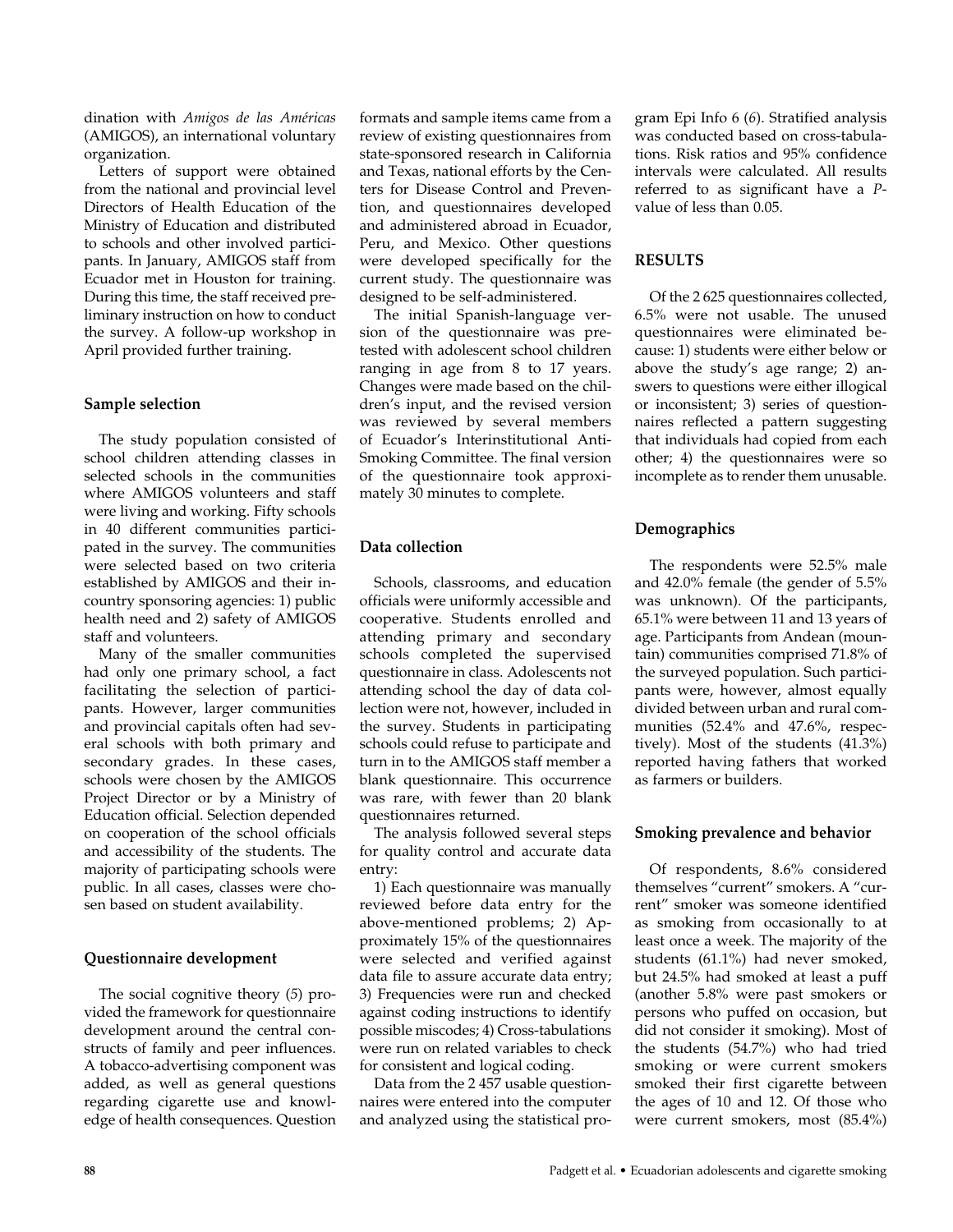identified themselves as occasional smokers. Since smoking on a daily or weekly basis was also an answer option for this question, "occasional" smoking would imply less than weekly.

Increased current smoking prevalence was significantly associated with being older and male (Table 1). The exception was children aged 9 years, who were second only to 15-year-olds in their level of current smoking. Boys (9.4%) were also more likely than girls (2.4%) to say that they intended to smoke in the future.

Of adolescents who had smoked, most had their first cigarette at a party (39.7%), with home (36.0%) being a close second. Curiosity (46.3%) was the main reason for smoking, and health concerns (55.5%) were the main explanation for quitting or not pursuing smoking after the first try. Health concerns (74.0%) were also the main reason adolescents who had never smoked did not try cigarettes in the first place. Most nonsmokers felt that they did not intend to smoke in the future (59.8%); a third of them (33.9%) were unsure of their future smoking status.

#### **Family and peer variables**

Most of the students (75.5%) reported having a family member who smoked cigarettes, with a father  $(71.9\%)$  or brother  $(27.5\%)$  being the most likely to smoke. Many participants reported having a friend (32.7%) or teacher (40.0%) who smoked cigarettes. Many respondents (42.8%) felt at least some of their peers smoked cigarettes, and 12.8% felt all their peers were smokers.

Whether or not a family member smoked was significantly associated with individual students' smoking behavior. Students from nonsmoking households were more likely to have never smoked cigarettes (70.2%) than their counterparts from smoking households (57.2%). Those who were raised in a nonsmoking household were also less likely to say they intended to smoke in the future.

| TABLE 1. Age <sup>a</sup> and gender <sup>b</sup> cross-tabulated with smoking status. Ecuador, 1994 |  |  |  |  |  |  |
|------------------------------------------------------------------------------------------------------|--|--|--|--|--|--|
|------------------------------------------------------------------------------------------------------|--|--|--|--|--|--|

|                | Smoking status |           |              |                 |                            |  |  |
|----------------|----------------|-----------|--------------|-----------------|----------------------------|--|--|
|                | Never<br>$\%$  | Once<br>% | Past<br>$\%$ | Current<br>$\%$ | Other <sup>c</sup><br>$\%$ |  |  |
| Age (in years) |                |           |              |                 |                            |  |  |
| 9              | 72.8           | 10.5      | 1.8          | 11.4            | 3.5                        |  |  |
| 10             | 71.2           | 19.0      | 2.1          | 5.2             | 2.5                        |  |  |
| 11             | 66.5           | 19.7      | 3.7          | 7.1             | 3.0                        |  |  |
| 12             | 64.0           | 23.1      | 1.7          | 8.0             | 3.1                        |  |  |
| 13             | 55.3           | 31.3      | 4.7          | 7.5             | 1.2                        |  |  |
| 14             | 47.9           | 34.1      | 5.7          | 9.6             | 2.7                        |  |  |
| 15             | 36.1           | 35.4      | 4.2          | 24.3            | 0.0                        |  |  |
| Gender         |                |           |              |                 |                            |  |  |
| Girls          | 73.4           | 20.0      | 1.6          | 3.9             | 1.2                        |  |  |
| Boys           | 51.0           | 28.4      | 4.4          | 12.7            | 3.5                        |  |  |

<sup>a</sup> Age: *<sup>n</sup>* = 2 425; *<sup>P</sup>* < 0.001. b Gender: *<sup>n</sup>* = 2 308; *<sup>P</sup>* < 0.001.

<sup>c</sup> "Other" includes persons who tried once but did not consider the experience as smoking.

Siblings had a significant impact on the smoking behavior of the students surveyed. Boys with brothers who smoked were more likely to smoke (17.7%) than boys whose brothers did not smoke (12.8%). Similarly, girls with smoking sisters were significantly more likely to smoke (30.8%) than girls (3.6%) whose sisters did not smoke. Stratified analysis showed a cigarette-smoking family member to be a risk factor for both girls and boys

(Table 2). Having a brother who smoked increased the risk of smoking in boys but not girls. Having a sister who smoked, however, was a risk factor for both girls and boys, although the influence on girls was much greater. Table 2 also shows the significantly increased risk to boys in terms of intention to smoke in the future when a family member smoked.

As students get older, they appear more likely to report smoking by their

**TABLE 2. Stratified analysis of family and student smoking status, by student gender. Ecuador, 1994**

|                          |              | Student smoking status | Risk ratio (95%CI)  |                               |  |
|--------------------------|--------------|------------------------|---------------------|-------------------------------|--|
| Family smoking status    | Girls $(\%)$ | Boys $(\%)$            | Girls               | Boys                          |  |
| Current                  |              |                        |                     |                               |  |
| Any family member        |              |                        |                     |                               |  |
| Smoker ( $n = 1597$ )    | 6.0          | 20.0                   | 2.0 (.93 to 4.07)   | 1.8 (1.27 to 2.57)            |  |
| Nonsmoker ( $n = 524$ )  | 3.0          | 11.0                   |                     |                               |  |
| Sister                   |              |                        |                     |                               |  |
| Smoker $(n = 34)$        | 46.0         | 33.0                   | 8.2 (4.26 to 15.87) | 1.7 (.90 to 3.12)             |  |
| Nonsmoker ( $n = 1632$ ) | 6.0          | 20.0                   |                     |                               |  |
| Brother                  |              |                        |                     |                               |  |
| Smoker ( $n = 448$ )     | 6.0          | 27.0                   | 1.0 (.52 to 1.94)   | 1.6 $(1.18 \text{ to } 1.97)$ |  |
| Nonsmoker ( $n = 1218$ ) | 6.0          | 17.0                   |                     |                               |  |
| Intention to smoke (%)   |              |                        |                     |                               |  |
| Any family member        |              |                        |                     |                               |  |
| Smoker $(n = 931)$       | 4.0          | 19.0                   | 1.3 (.46 to 3.31)   | $3.8(1.69)$ to $6.36$         |  |
| Nonsmoker ( $n = 324$ )  | 3.0          | 6.0                    |                     |                               |  |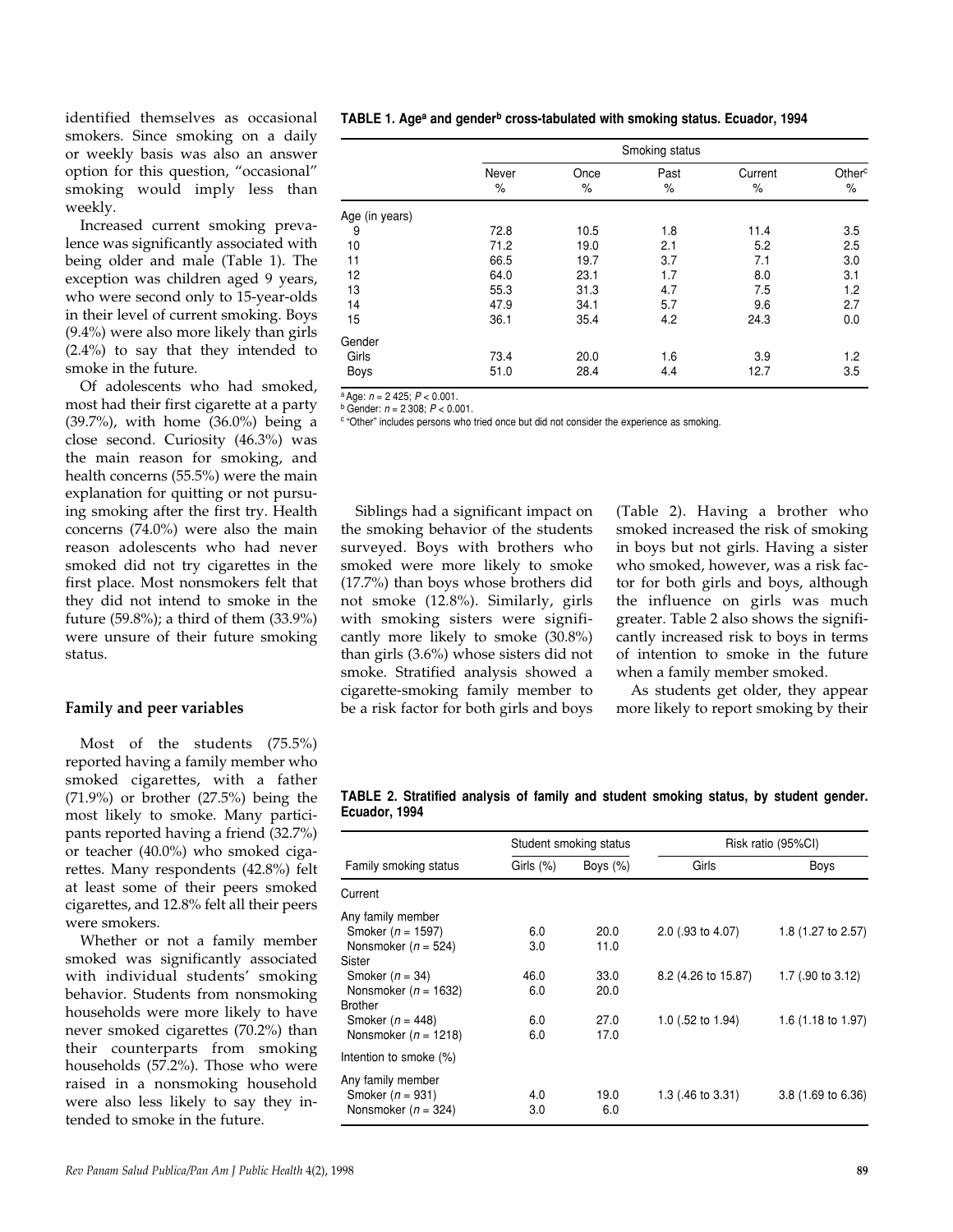|                                                                        | Student smoking status (%)           |                                       | Risk ratio (95%CI)            |                                           |  |
|------------------------------------------------------------------------|--------------------------------------|---------------------------------------|-------------------------------|-------------------------------------------|--|
| Peer smoking status<br>Smoker $(n = 978)$<br>Nonsmoker ( $n = 592$ )   | Primary <sup>a</sup><br>11.0<br>11.0 | Secondary <sup>b</sup><br>19.0<br>8.0 | Primary<br>.98 (.61 to 1.58)  | Secondary<br>2.5 (1.64 to 3.94)           |  |
| Smoker ( $n = 919$ )<br>Nonsmoker ( $n = 574$ )                        | Girls<br>7.0<br>5.0                  | <b>Boys</b><br>23.0<br>13.0           | Girls<br>1.5 (.79 to 2.85)    | Boys<br>1.8 (1.30 to 2.50)                |  |
| Friend smoking status<br>Smoker $(n = 754)$<br>Nonsmoker ( $n = 773$ ) | Primary<br>14.0<br>9.0               | Secondary<br>25.0<br>6.0              | Primary<br>1.6 (1.01 to 2.49) | Secondary<br>4.2 $(2.69 \text{ to } 6.0)$ |  |
| Smoker $(n = 716)$<br>Nonsmoker ( $n = 742$ )                          | Girls<br>12.0<br>2.0                 | Boys<br>28.0<br>12.0                  | Girls<br>5.4 (2.53 to 11.54)  | Boys<br>2.5 (1.66 to 3.05)                |  |

**TABLE 3. Stratified analysis of peer and smoking status, by student age and gender. Ecuador, 1994**

<sup>a</sup> Students in primary grades are 8 to 11 years old.

<sup>b</sup> Students in secondary grades are 12 to 15 years old.

peers. Only 14.9% of 9-year-old students thought that at least some of their peers smoked, compared with 74.8% of 15-year-old students. Boys (61.2%) were more likely than girls (49.3%) to report that their peers smoked.

Age was significantly associated with having a friend who smokes. The number of students aged 9 years to 12 years with friends who were smokers was never greater than 30%, with 9 year-old students having the lowest percentage (23.9%). This changed at age 15, when 60% of students reported having a friend who smoked cigarettes. Having such a friend was significantly associated with current smoking status; students who had a friend who smoked were more likely to engage in smoking on a current basis  $(14.9\%)$  than those without  $(5.1\%)$ .

As revealed by the stratified analysis, there was an association between the belief that peers smoked and a respondent's current smoking behavior, particularly among students in secondary school (Table 3). When stratifying by gender, the impression that peers smoked was a risk factor for both girls and boys.

Having a friend who smoked was a significant risk factor for older students (Table 3). Although having such a friend influenced both girls and boys, it was a greater risk factor for girls.

#### **Propaganda variables**

Most of the participants (93.6%) had either seen or heard some type of propaganda for cigarettes. Among those who had been exposed to advertising, television (88.5%) was overwhelmingly the most pervasive tool for tobacco promotion. Most of the students (62.2%) said they did not like cigarette advertisements, but Lark, Marlboro, and Lider enjoyed the greatest popularity for their types of promotion among students who did. The only cigarette brand that showed an association with gender was Marlboro, which was preferred by boys (32.0%) over girls (16.7%) to a significant degree.

Although there was little difference between current smokers, students who had been exposed to cigarette advertisements were almost twice as likely to have tried smoking (26.2%) than those who had not (13.4%). Students who had favorable opinions regarding cigarette advertisements were much more likely to be current smokers (20.3%) than those who did not (8.0%).

## **Knowledge variables**

Overall, the students were quite knowledgeable about the health consequences of cigarette smoking. However, when asked whether it was difficult to quit smoking, a substantial portion of them (57.8%) felt it was not difficult or expressed being uncertain.

Most students (69.2%) had also been exposed to some type of anti-tobacco information, with television, radio, and print media being the most likely sources. School (37.0%) was the least likely place for students to have received anti-tobacco information.

## **DISCUSSION**

Our study findings coincide with much of the research existing in the United States. Peers and siblings are clearly important social influences on young smokers-to-be (*3, 7–9*). The pervasiveness of cigarette promotion in Ecuador is also quite strong and may influence the development of behavioral norms for young people (*10–12*).

The smoking prevalence in this study was not as high (approximately 14%) as that found in other adolescent surveys in Ecuador (*4*). This finding is most likely due to the scope of the present survey, which covered rural and smaller urban areas as opposed to the large urban populations of the previous surveys.

Of current smokers, very few could be regarded as heavy smokers. Most smoked only occasionally, with only a few smoking on a daily or weekly basis. While only a small portion of adolescents identified themselves as current smokers, a significant percentage has tried smoking at one time or another. The age at which students smoked their first cigarette is comparable to that found in the United States (*13*).

The result that boys smoke more than girls may be viewed in a cultural context. In Ecuador boys are often expected to engage in "manly" activities, such as smoking. For this reason, although boys are influenced by family and friends, it is the overall perception or acceptance of smoking by peers that sets them apart from the girls who smoke. On the other hand, girls who smoke may not see them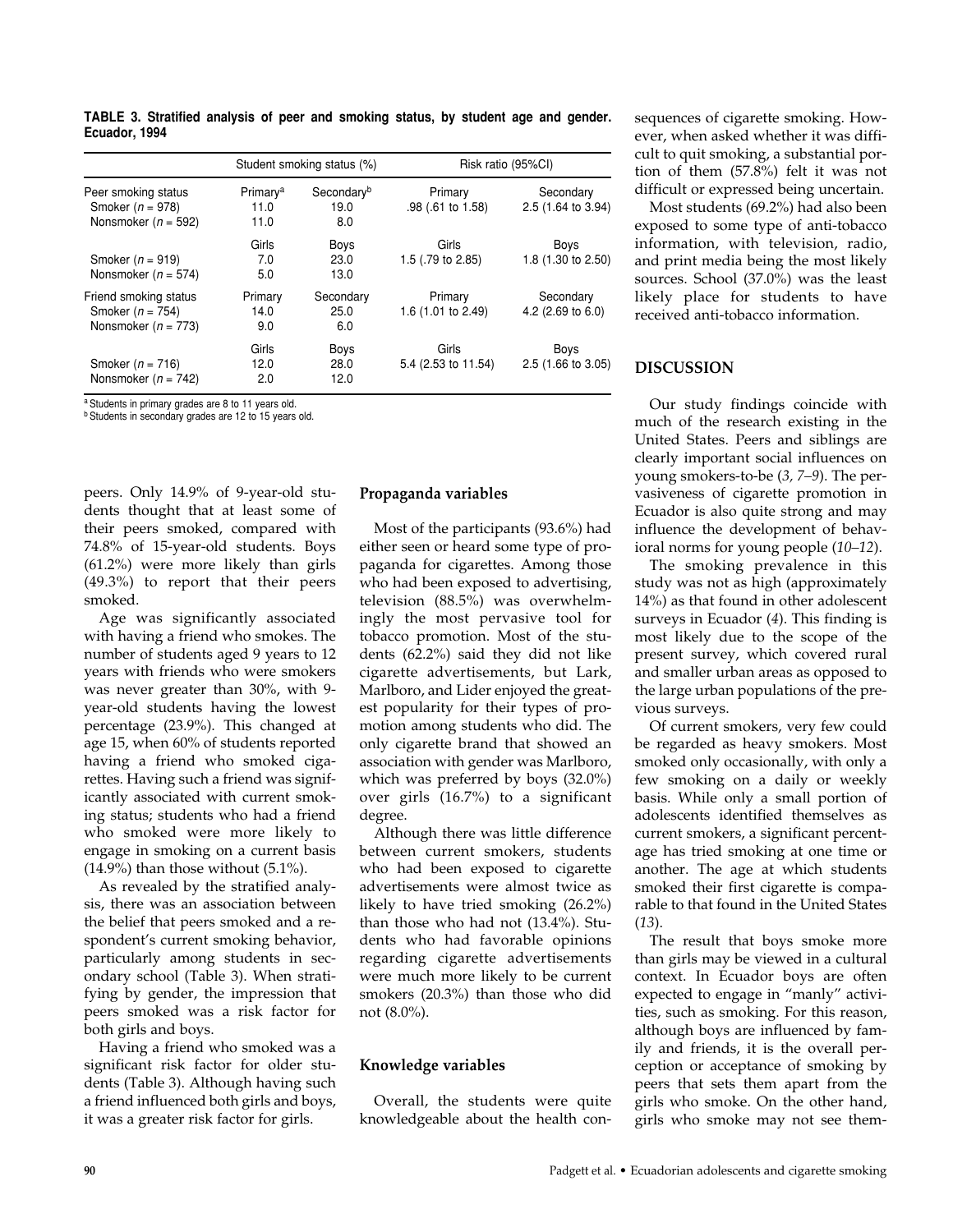selves as smokers in a "cultural identity" sense but look to more personal models, such as a sister or friend. This is strikingly different from the current trend in the United States, where it is quite culturally acceptable for young women to smoke.

An interesting finding reveals that 9-year-olds are second only to 15-yearolds in current smoking status. There are three possible explanations for this unexpected finding. First, this age group actually has a high current smoking rate. Second, 9-year-old students might have been trying to appear more "grown-up" by answering the smoking question positively when the opposite was true. Third, 9 year-old participants were perhaps more likely than the older students to be poor readers and not to understand the concept of the survey. This situation would likely render a finding not properly reflecting the real smoking status of this age group.

Overall, health concerns were quite influential in both motivating nonsmokers to never smoke and in encouraging smokers to quit. The health consequences of smoking were wellknown among the adolescents surveyed, with the one exception being the large number of young persons in Ecuador who were unaware of the difficulty of quitting smoking once addicted. This is consistent with findings in the United States, where adolescents are knowledgeable of health consequences but lack an understanding of the addictive nature of nicotine (*14*).

In the case of tobacco advertisements as well as anti-smoking information, television was the most likely source from which respondents received these messages. Since students were more likely to report being exposed to tobacco advertisements than to anti-smoking information (93.6% vs. 69.2%), it is apparent that commercial television is not an unbiased messenger.

Consistent with research conducted in the United States (*3, 7–9*), this study finds sibling and peer smoking behavior a significant influence on the participants' own smoking behavior. A

brother's or sister's smoking behavior relates significantly to that of the respondent, with boys being influenced more by their brothers and girls by their sisters.

Family and peer factors also influence the age groups differently. Younger students look to a family member, most probably a sibling, for their role model, and older students find this model in their friends.

An interesting trend that parallels the one in the United States (*7, 15*) is the perception by adolescents that their peers smoke much more than they actually do. While the actual current smoking rate for students in this study was 8.6%, 12.8% of students surveyed thought that all of their peers smoked, 7.0% thought that half did, and 23.0% thought that at least some smoked. This may be due to the different way people interpret their own actions and the actions of others around them. A respondent, having seen some of her peers puff on a cigarette, may perceive them as "smokers" without knowing whether the behavior was truly a habit. However, the same respondent, having experimented with cigarettes herself, has first-hand knowledge of her own behavior and can respond accordingly. Another explanation for this overestimation may be the pervasiveness of cigarette advertising, which spreads the message that "everyone is doing it."

A similar phenomenon occurred when participants were asked whether they have a friend who smoked. Thirty-two percent of the respondents said they had a friend who smoked, a ratio also much greater than the actual current smoking rate (8.6%) for students in this study. Again, though a respondent may have felt that a friend who puffed on a cigarette was a smoker, that friend may not necessarily have viewed himself or herself as a smoker and, in turn, would have responded as a non-smoker on a survey. It may also be the case that many of the respondents' smoking friends did not participate in the survey or were older and would not have been part of the survey by design.

The "other" smoking outcome does not involve current smoking status, but rather the intention to smoke cigarettes in the future. Most of the students said they did not intend to smoke in the future, with a small percentage responding affirmatively. As with the large portion of students who had tried smoking, a significant percentage of students were unsure about their future smoking status. This group represents a large number of young people who may be quite vulnerable to acquiring the smoking habit at some future date.

Having a family member who smokes was significantly associated with the potential to smoke in the future, particularly among boys. Similarly, students who did not yet smoke but who intended to do so in the future were more likely to be using an older family member as a role model (e.g., father). On the other hand, young people who were current smokers were more strongly influenced by siblings and friends (persons with a closer resemblance to themselves).

## **RECOMMENDATIONS**

The following recommendations are based on the results garnered from this study and are designed to address significant areas of risk for Ecuadorian adolescents contemplating cigarette smoking.

## **Smoking prevalence and behavior**

- Anti-smoking efforts should focus on at-risk age groups, in this case children 10 to 12 years old who are most likely to start smoking and adolescents 15 years of age who are actually smoking. (Some attention should also focus on the 9-year-olds if this result withstands further research.)
- Any effort should endeavor to demystify or deromanticize the smoking experience, given that curiosity was the primary reason students in this study began to smoke. Since this reason was signif-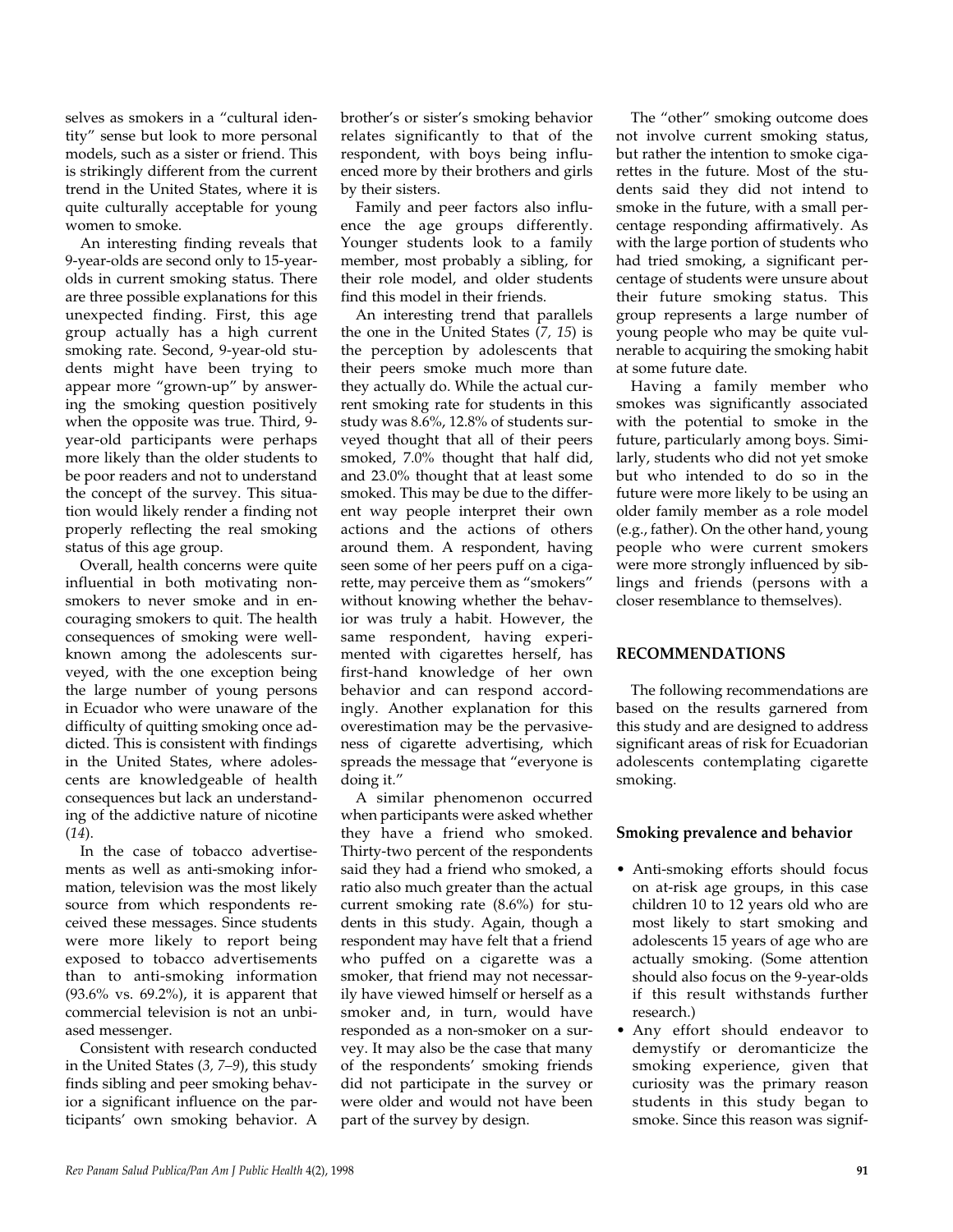icantly more common among students aged 11 to 13, focusing on the at-risk population of children 10 to 12 years old should capture most students in this group.

- Strengthening refusal skills and working to promote an image that smoking is "uncool" may help reduce the likelihood of acquiring the smoking habit at parties.
- Efforts should also focus heavily on boys. Since it is still much more culturally acceptable for boys to smoke, they are the highest at-risk group and in need of additional attention both in terms of current smoking and intention to smoke in the future.

#### **Knowledge variables**

• To improve on the present haphazard method (television, radio, magazines, etc.) of receiving antismoking information, school-based learning should be a priority so that information will be available to all students and not susceptible to the whims of the commercial media.

- The focus of school-based programs should be on younger students, since they are the least likely to acquire anti-smoking information from other sources.
- Any school-based curriculum should emphasize the addictive nature of tobacco and the difficulty of quitting once the habit is well established. Also, students should realize the high expense of the smoking habit over a long period of time.

#### **Family and peer variables**

- Since parents are not in school, television, radio, and billboard public service announcements should be used to educate them regarding the influence family members have on children's smoking behavior and on the accessibility of cigarettes in the home.
- The cultural importance of family responsibility should be used to target older students. There should be an emphasis on being a good role model for younger siblings.
- School-based curricula should address the overestimation of peers as cigarette smokers. This factor is an important one for boys.
- There should be a focus on older students and girls when addressing the influence of friends on smoking behavior. It is important to inculcate refusal skills and to promote an image that smoking is "uncool."

## **Propaganda variables**

• The school-based curriculum should have a special section to address the manipulative nature of propaganda. This section should focus on younger students, since they are the most likely to view cigarette advertisements favorably.

**Acknowledgments.** The authors are grateful to Carlos Salvador García, Marcello Ocampo, Felipe Peña Herrera, María Elena López, Margaret Guerriero, Joe Crownover, and the 1994 AMIGOS Field Staff, for their valuable assistance with this study.

#### **REFERENCES**

- 1. Mittelmark M, Murray D, Luepker R, Pechacek T, Pirie P, Pallonen U. Predicting experimentation with cigarettes: The Childhood Antecedents of Smoking Study (CASS). *Am J Public Health* 1987;77(2):206–208.
- 2. Leventhal H, Keeshan P. Promoting healthy alternatives to substance abuse. In: Millstein S, Petersen A, Nightingale EO, eds. *Promoting the health of adolescents: New directions for the twenty-first century*. New York: Oxford University Press; 1993.
- 3. Urberg K, Shyu S. Peer influence in adolescent cigarette smoking. *Addict Behav* 1990;15(3): 247–255.
- 4. Pan American Health Organization. *Tobacco or health: Status in the Americas. A report of the Pan American Health Organization.* Washington, DC: PAHO; 1992. (Scientific Publication No. 536).
- 5. Bandura A. *Social foundations of thought and action: A social cognitive theory.* Englewood Cliffs, NJ: Prentice-Hall; 1986.
- 6. Dean A, Dean J, Coulombier D, Brendel K, Smith D, Burton A. *Epi Info. Version 6: A word*

*processing, database, and statistical program for epidemiology and microcomputers*. Atlanta, GA: Centers for Disease Control and Prevention; 1994.

- 7. Mosbach P, Leventhal H. Peer group identification and smoking: Implications for intervention. *J Abnorm Psychol* 1988;97(2):238–245.
- 8. Moss A, Allen K, Giovino G, Mills S. Recent trends in adolescent smoking, smoking uptake correlates and expectations about the future. *Adv Data* 1992; 221:1–28.
- 9. Chassin L, Presson C, Sherman S, Montello D, McGrew L. Changes in peer and parent influences during adolescence: Longitudinal versus cross-sectional perspectives on smoking initiation. *Dev Psychol* 1986;22(3):327–334.
- 10. Pierce J, Gilpin E. A historical analysis of tobacco marketing and the uptake of smoking by youth in the United States: 1890 to 1977. *Health Psychol* 1995;14(6):500–508.
- 11. Atken P, Eadie D, Hasting G, Haywood A. Predisposing effects of cigarette advertising on children's intentions to smoke when older. *Br J Addict* 1991;86:383–390.
- 12. Armstrong B, DeKlerk N, Shean R, Dunn D, Dolin P. Influence of education and advertising on the uptake of smoking by children. *Med J Aust* 1990;152(3):117–124.
- 13. U.S. Department of Health and Human Services. *Preventing tobacco use among young people: A report of the Surgeon General.* Atlanta: USDHHS; 1994.
- 14. Bachman J, Johnson L, O'Malley P. *Monitoring the future: Questionnaire responses from the nation's high school seniors, 1988.* Ann Arbor, MI: Institute for Social Research, University of Michigan; 1991.
- 15. Gerber R, Newman I. Predicting future smoking of adolescent experimental smoking. *J Youth Adolesc* 1989;18(2):191–201.

Manuscript received on 1 October 1997. Revised version accepted for publication on 22 April 1998.